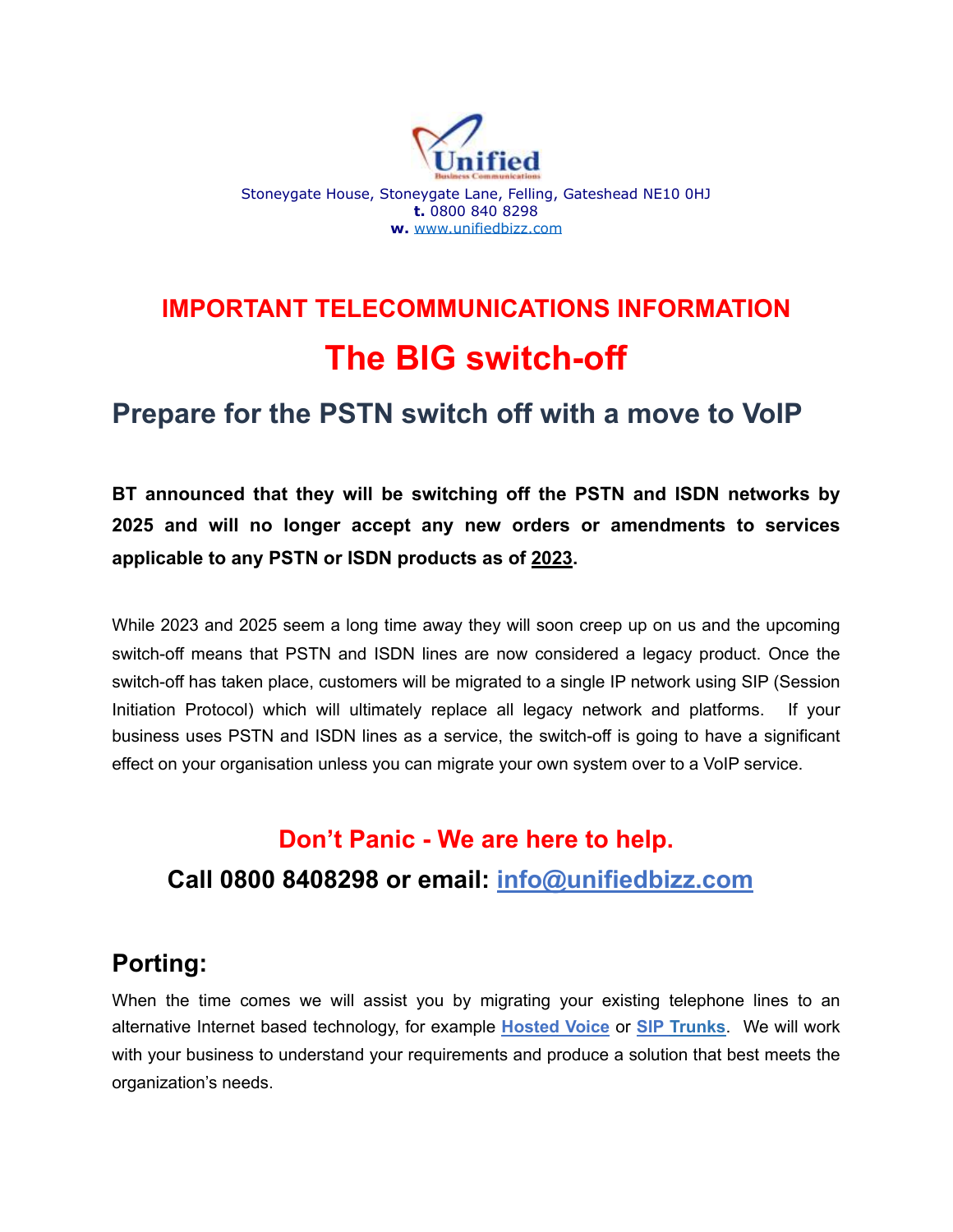#### **Broadband**

A fast and reliable internet service is the key to enabling the new VoIP technologies. We offer a range of business [broadband](http://www.nte.works/page/connect) products to suit every application and budget, backed with expert advice and 24/7/365 support.

## **Call 0800 8408298 or email: [info@unifiedbizz.com](mailto:info@unifiedbizz.com)**

## **Voice over IP**

Choose from a [Hosted Voice](http://www.nte.works/page/hosted-voice) system in the cloud, on-premise IP phone system with [SIP](http://www.nte.works/page/sip-trunking)  [Trunking](http://www.nte.works/page/sip-trunking), or a PSTN/SiP Gateway to SiP Enable your Legacy Equipment. All services transport your voice traffic over the internet (VoIP) technologies and provide flexible and cost-effective alternatives to traditional fixed line telephony.

## **Call 0800 8408298 or email: [info@unifiedbizz.com](mailto:info@unifiedbizz.com)**

#### **VoIP Provides:**

- 1. **Remote working:** VoIP promotes remote working. Staff can log into your VoIP system from anywhere using an Internet connection.
- 2. **Multi-functional:** VoIP isn't just limited to voice calls, VoIP phones can be used for a whole host of other functions, including video-conferencing.
- 3. **System Integration:** Because VoIP technology uses the Internet, it is possible to integrate it with your other business systems, such as email clients or customer records.
- 4. **Scalability:** VoIP technology is highly scalable and can grow with your business. New phone lines can simply be added, reassigned, or removed according to your ongoing business needs.

#### **What you need to consider before moving to VoIP**

Before you migrate to a VoIP solution there are a couple of things that you will need to consider:

#### *Is your internet connection good enough to deliver VoIP?*

While VoIP doesn't use very much data compared to other services such as video, you need to ensure that your bandwidth has the capability to deliver voice services on top of everything else your organisation uses the internet for. Without good Broadband speeds the quality of your voice calls could diminish.